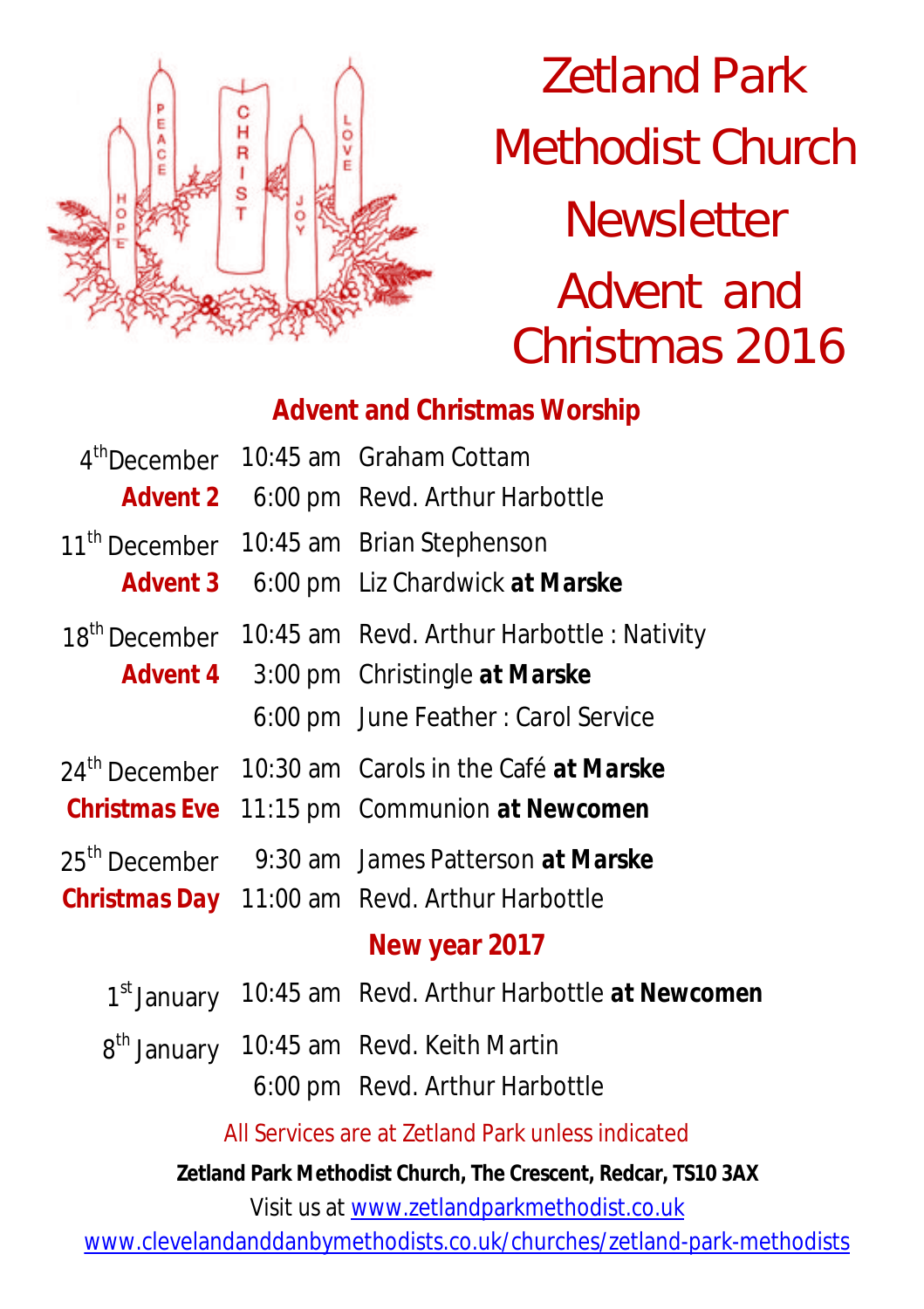### **The season of Christmas**

Contrary to the secular developed Western nations' habits, the season of Christmas in the Christian calendar does not start until 24th December! The earlier part of December, the bulk of the month, is the season of Advent - one of my most favourite seasons for it is a time of expectation and preparation!

Advent starts on the fourth Sunday before Christmas (27th November this year) and is the time when we prepare for the coming of Jesus, not so much as a baby, but as a King!

But let not the fact that we so easily follow the secular world by bringing out our Christmas decorations as early as they do from stopping us from engaging with the true themes of Advent which are focused upon the requirement for the followers of Jesus to be ready to receive him in this world at this time.

In the first week the unexpected nature and timing of Christ's return and of the judgment which will follow is clearly heralded. In the second week John the Baptist calls for those who would follow Christ to genuinely repent and turn back to Him rather than assuming

they will automatically be accepted on the basis of their religious practices.

In the third week we are reminded that things do not always go as we expect, for John is now in prison and clearly needs confirmation that Jesus is the Jews' expected Messiah. Jesus points out that lives are being changed by His teaching and ministry - leaving us to ponder if our lives too are changed by Christ! Week four this year lets us explore one of the lesser characters of the story of Jesus' birth, the role of Joseph and his obedience to and acceptance of the will of God to bring about the purposes of God. Are we equally willing to submit to His calling on our lives despite the sacrifice sometimes required?

It would be a wonderful mark of the true spirit of Advent if we had the Christmas tree up in Church but **not** decorated until much nearer Christmas as a sign of the waiting for Christ's return which is the meaning of the season. However, despite the initial decision of Church Council not to decorate the Tree until after the second Sunday in Advent, this has been changed so we look a bit more Christmasy in time for the December concert but maybe another year!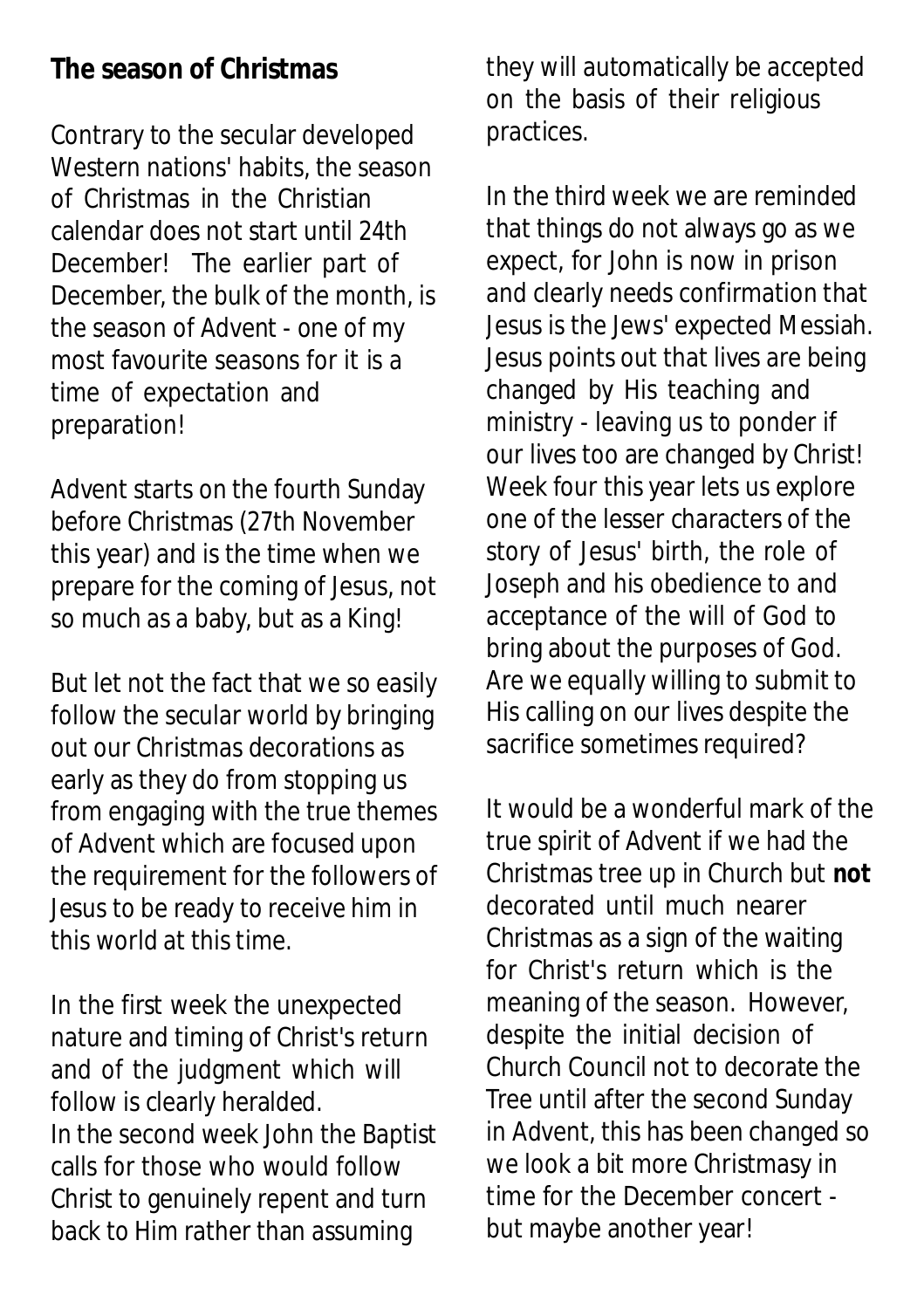**Advent Study FRIDAY @ TEN**  The next meetings will be at 10am on Friday: 16<sup>th</sup> December Come and join us and enjoy a cuppa! See Lynn King for further information. May Advent be a season of Spiritual challenge so that we might be prepared for the coming of Christ in all his glory - whenever that might happen! **Blessings** Arthur We will soon be compiling next year's **Welcomers' Rota**. If anyone is able to join the rota please pass your names to one of the stewards, Ann, Sandie, Jeanne or Thelma. Your help is greatly appreciated. **Circuit Prayer Meeting** Saturday 7<sup>th</sup> January 8:30 am - 9:30 am at Brotton Saturday 4<sup>th</sup> February 8:30 am - 9:30 am at Marske **Bangers and Mash.** We raised, after expenses, £283.70 for church Funds. Many thanks to all who supported this event, and to all who helped in any-way.

For Advent we will be offering a course entitled "Living in the Light" which looks at the 'reports' of Luke, John, Mary and Paul at the coming of Christ into the world. It will have to take place on Tuesday evenings and because of so many Christmas events intruding into the second half of Advent it is proposed that we start the Study on Tuesday 15th November, running weekly through to 6th December.

This study group will take place at Newcomen, but it is there for the whole Section (and anyone else who wants to join us),

and each study will start at 7pm.

**Fellowship** meets on Wednesday in the hall at 7:30 pm.

The **Community Lunch Club** eats on Tuesday in the hall at 12:30 pm. New volunteers for the kitchen or driving are always welcome.